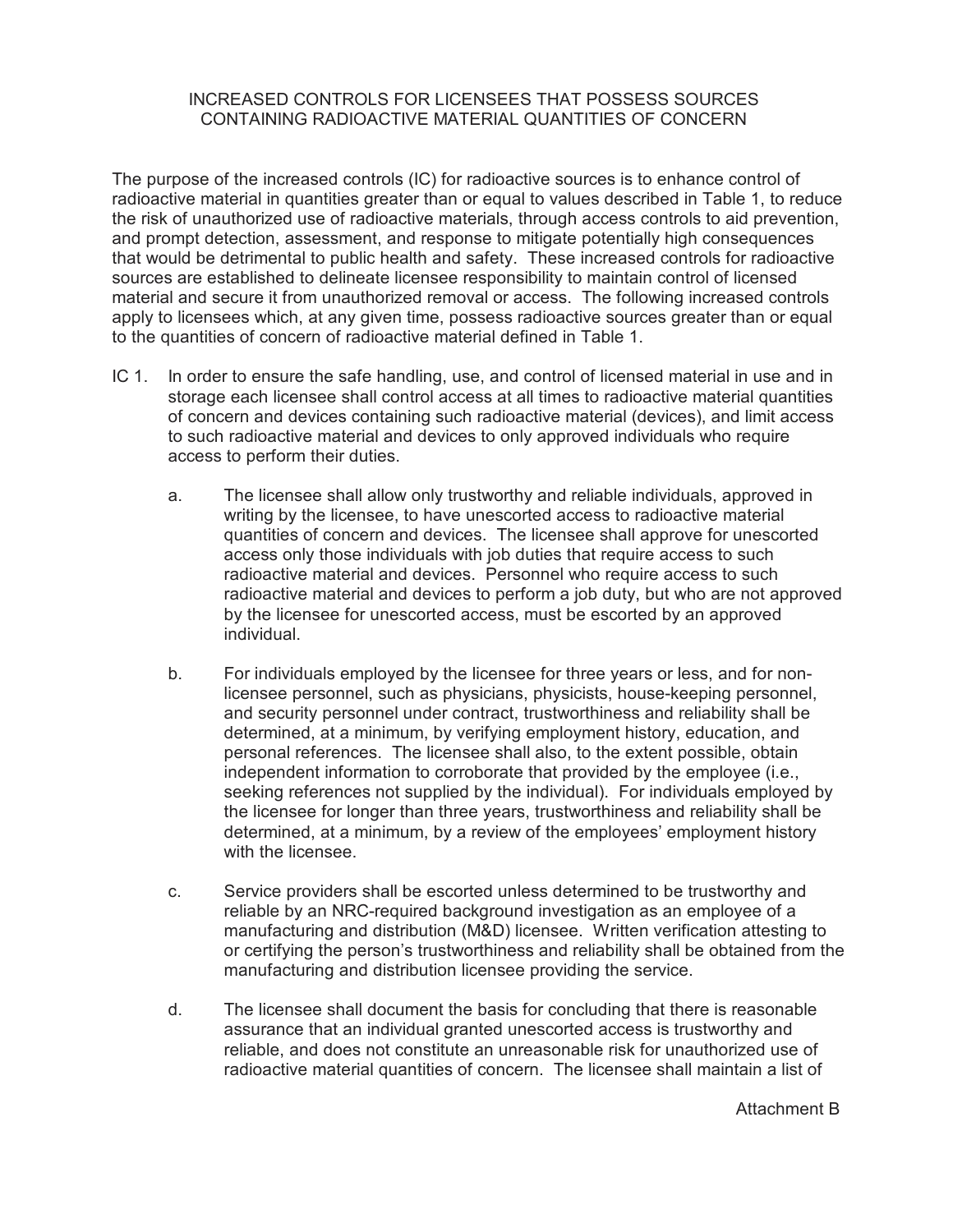persons approved for unescorted access to such radioactive material and devices by the licensee.

- IC 2. In order to ensure the safe handling, use, and control of licensed material in use and in storage, each licensee shall have a documented program to monitor and immediately detect, assess, and respond to unauthorized access to radioactive material quantities of concern and devices. Enhanced monitoring shall be provided during periods of source delivery or shipment, where the delivery or shipment exceeds 100 times the Table 1 values.
	- a. The licensee shall respond immediately to any actual or attempted theft, sabotage, or diversion of such radioactive material or of the devices. The response shall include requesting assistance from a Local Law Enforcement Agency (LLEA).
	- b. The licensee shall have a pre-arranged plan with LLEA for assistance in response to an actual or attempted theft, sabotage, or diversion of such radioactive material or of the devices which is consistent in scope and timing with a realistic potential vulnerability of the sources containing such radioactive material. The pre-arranged plan shall be updated when changes to the facility design or operation affect the potential vulnerability of the sources. Prearranged LLEA coordination is not required for temporary job sites.
	- c. The licensee shall have a dependable means to transmit information between, and among, the various components used to detect and identify an unauthorized intrusion, to inform the assessor, and to summon the appropriate responder.
	- d. After initiating appropriate response to any actual or attempted theft, sabotage, or diversion of radioactive material or of the devices, the licensee shall, as promptly as possible, notify NRC Operations Center at (301) 816-5100.
	- e. The licensee shall maintain documentation describing each instance of unauthorized access and any necessary corrective actions to prevent future instances of unauthorized access.
- IC 3. a. In order to ensure the safe handling, use, and control of licensed material in transportation for domestic highway and rail shipments by a carrier other than the licensee, for quantities that equal or exceed those in Table 1 but are less than 100 times Table 1 quantities, per consignment, the licensee shall:
	- 1. Use carriers which:
		- A. Use package tracking systems,
		- B. Implement methods to assure trustworthiness and reliability of drivers,
		- C. Maintain constant control and/or surveillance during transit, and
		- D. Have the capability for immediate communication to summon appropriate response or assistance.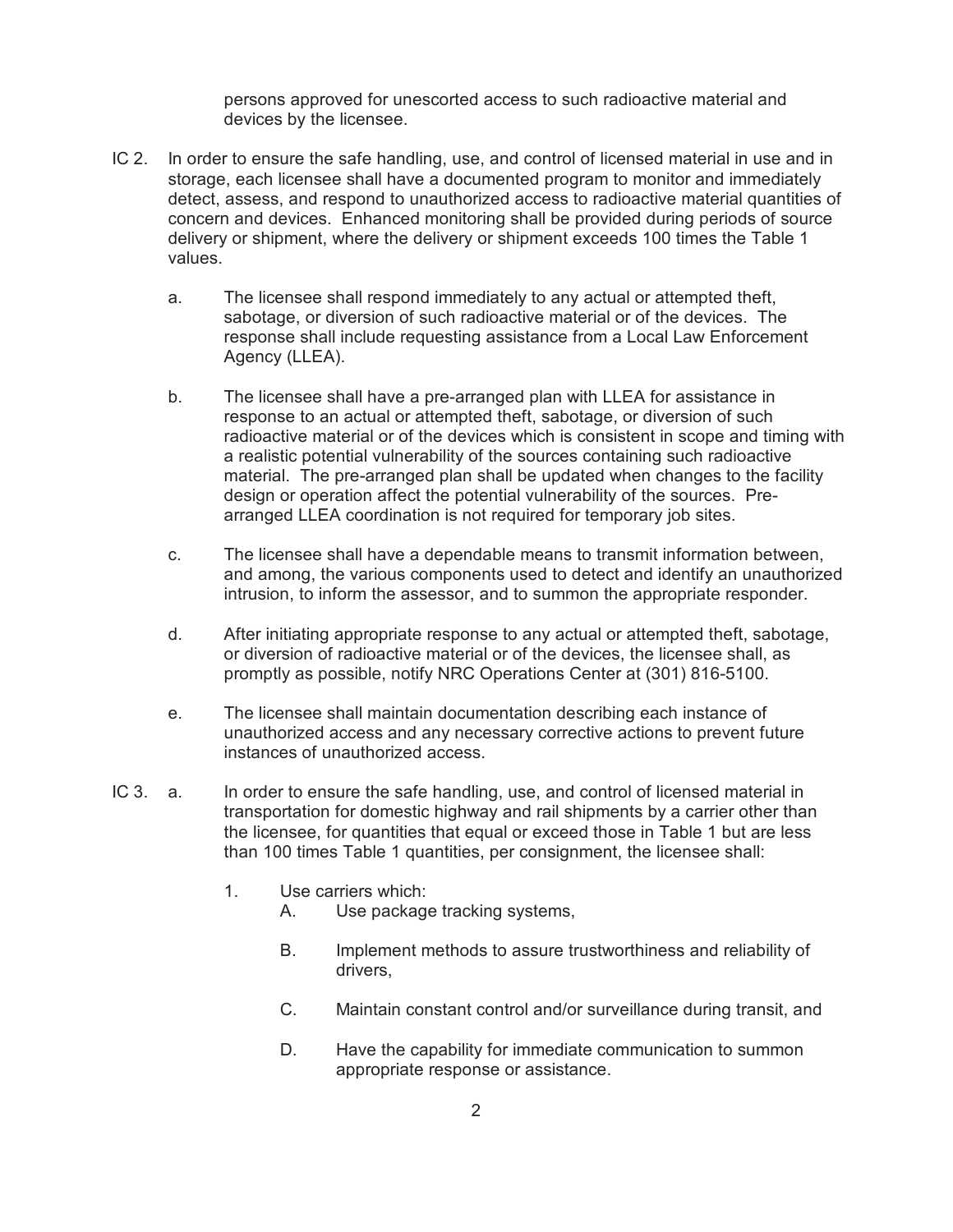The licensee shall verify and document that the carrier employs the measures listed above.

- 2. Contact the recipient to coordinate the expected arrival time of the shipment;
- 3. Confirm receipt of the shipment; and
- 4. Initiate an investigation to determine the location of the licensed material if the shipment does not arrive on or about the expected arrival time. When, through the course of the investigation, it is determined the shipment has become lost, stolen, or missing, the licensee shall immediately notify the NRC Operations Center at (301) 816-5100. If, after 24 hours of investigating, the location of the material still cannot be determined, the radioactive material shall be deemed missing and the licensee shall immediately notify the NRC Operations Center at (301) 816-5100.
- b. For domestic highway and rail shipments, prior to shipping licensed radioactive material that exceeds 100 times the quantities in Table 1 per consignment, the licensee shall:
	- 1. Notify the NRC<sup>1</sup>, in writing, at least 90 days prior to the anticipated date of shipment. The NRC will issue the Order to implement the Additional Security Measures (ASMs) for the transportation of Radioactive Material Quantities of Concern (RAM QC). The licensee shall not ship this material until the ASMs for the transportation of RAM QC are implemented or the licensee is notified otherwise, in writing, by NRC.
	- 2. Once the licensee has implemented the ASMs for the transportation of RAM QC, the notification requirements of 3.b.1 shall not apply to future shipments of licensed radioactive material that exceeds 100 times the Table 1 quantities. The licensee shall implement the ASMs for the transportation of RAM QC.
- c. If a licensee employs an M&D licensee to take possession at the licensee's location of the licensed radioactive material and ship it under its M&D license, the requirements of 3.a. and 3.b above shall not apply.
- d. If the licensee is to receive radioactive material greater than or equal to the Table 1 quantities, per consignment, the licensee shall coordinate with the originator to:
	- 1. Establish an expected time of delivery; and

<sup>&</sup>lt;sup>1</sup> Director, Office of Nuclear Material Safety and Safeguards U.S. Nuclear Regulatory Commission

Washington, DC 20555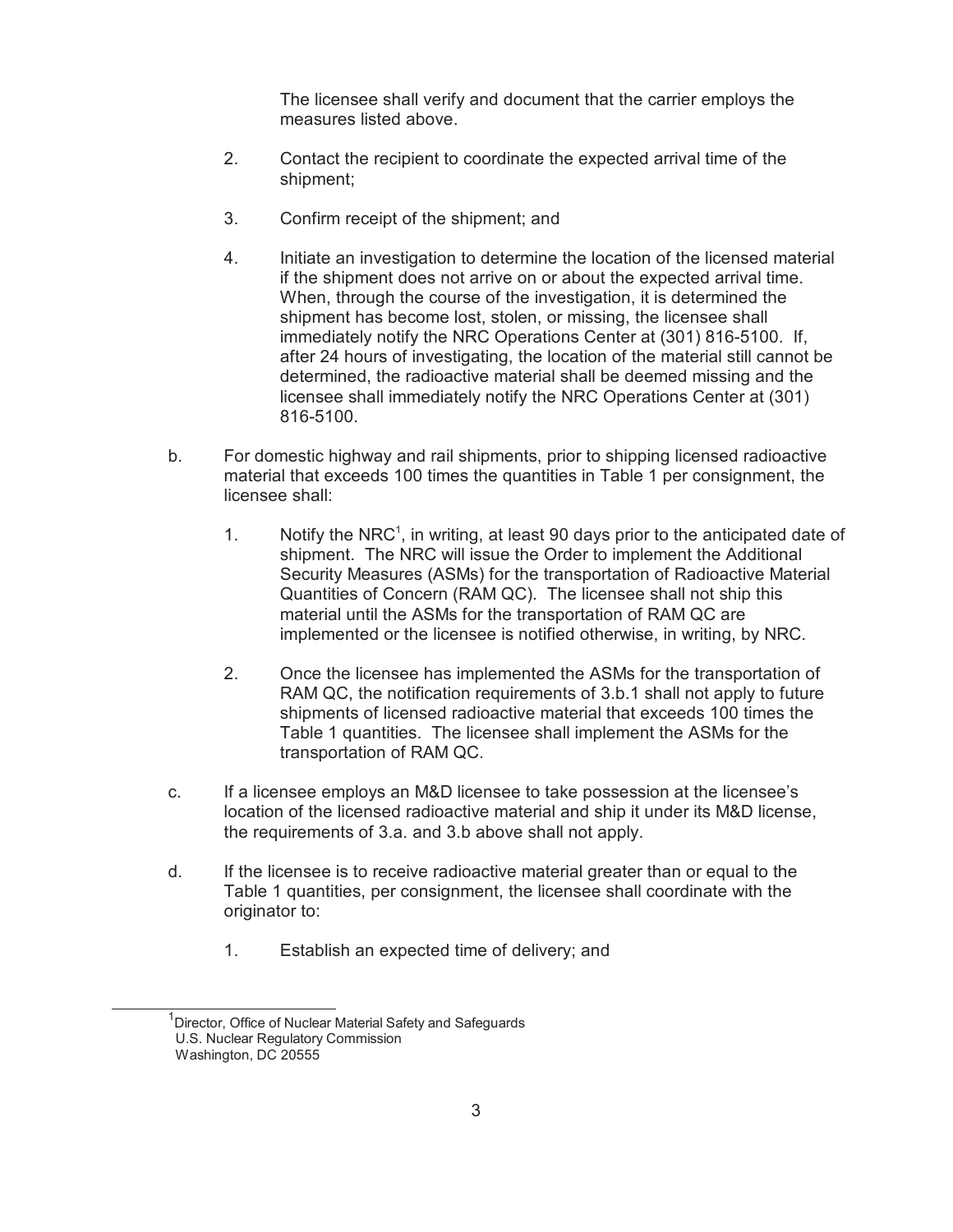- 2. Confirm receipt of transferred radioactive material. If the material is not received at the expected time of delivery, notify the originator and assist in any investigation.
- IC 4. In order to ensure the safe handling, use, and control of licensed material in use and in storage each licensee that possesses mobile or portable devices containing radioactive material in quantities greater than or equal to Table 1 values, shall:
	- a. For portable devices, have two independent physical controls that form tangible barriers to secure the material from unauthorized removal when the device is not under direct control and constant surveillance by the licensee.
	- b. For mobile devices:
		- 1. that are only moved outside of the facility (e.g., on a trailer), have two independent physical controls that form tangible barriers to secure the material from unauthorized removal when the device is not under direct control and constant surveillance by the licensee.
		- 2. that are only moved inside a facility, have a physical control that forms a tangible barrier to secure the material from unauthorized movement or removal when the device is not under direct control and constant surveillance by the licensee.
	- c. For devices in or on a vehicle or trailer, licensees shall also utilize a method to disable the vehicle or trailer when not under direct control and constant surveillance by the licensee
- IC 5. The licensee shall retain documentation required by these increased controls for three years after they are no longer effective:
	- a. The licensee shall retain documentation regarding the trustworthiness and reliability of individual employees for three years after the individual's employment ends.
	- b. Each time the licensee revises the list of approved persons required by 1.d., or the documented program required by 2, the licensee shall retain the previous documentation for three years after the revision.
	- c. The licensee shall retain documentation on each radioactive material carrier for three years after the licensee discontinues use of that particular carrier.
	- d. The licensee shall retain documentation on shipment coordination, notifications, and investigations for three years after the shipment or investigation is completed.
	- e. After the license is terminated or amended to reduce possession limits below the quantities of concern, the licensee shall retain all documentation required by these increased controls for three years.